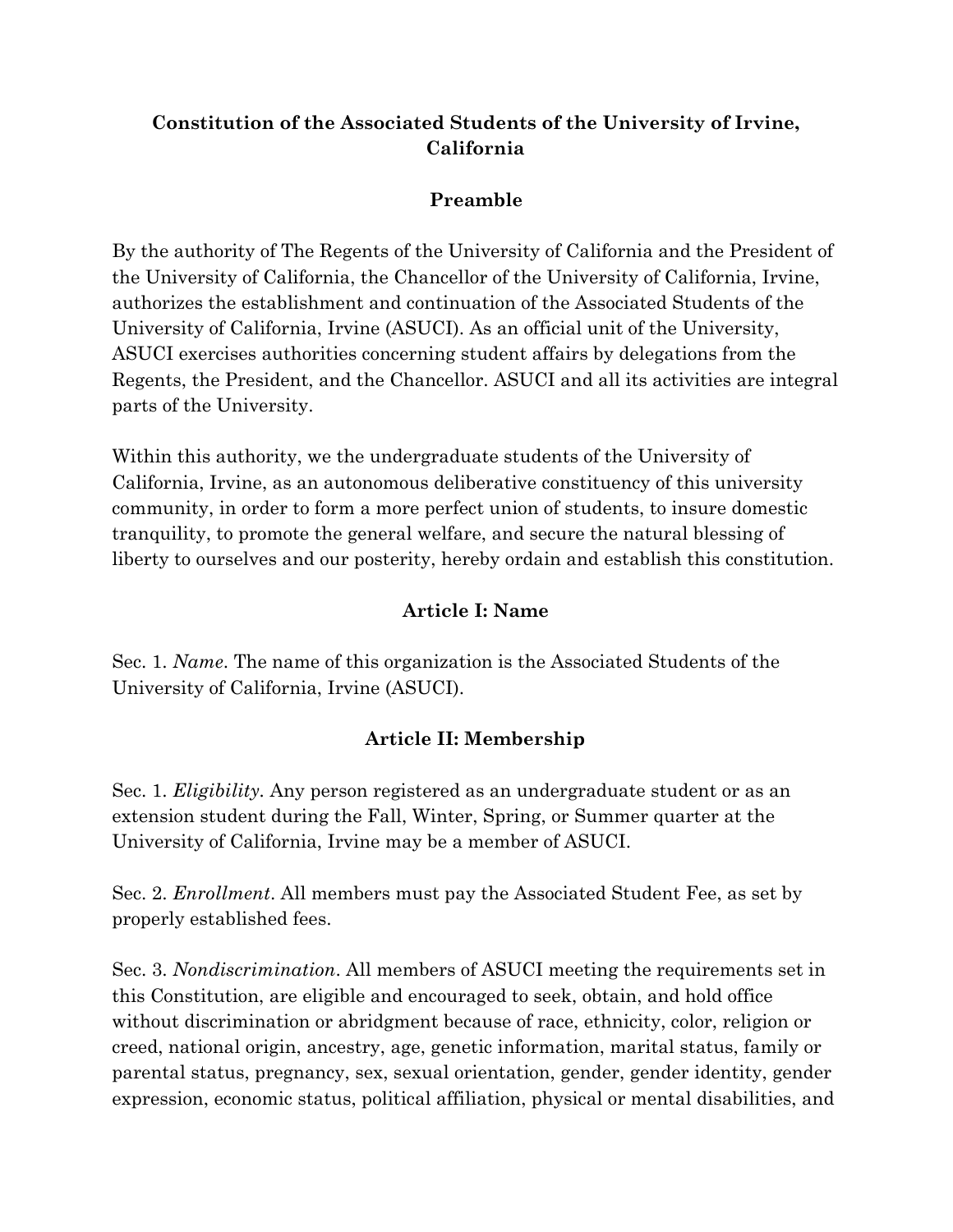any additional protected classes as specified by University or Campus policy or by state or federal law.

## **Article III: Structure of Government**

Sec. 1. *Jurisdiction*. The Associated Students of the University of California, Irvine (ASUCI) is the officially authorized undergraduate student government at the University of California, Irvine, and shall hold authority over all such student affairs as permitted by university policy.

### Sec. 2. *Branches of Government.*

ASUCI shall consist of the following branches:

- 1. A Senate;
- 2. An Executive Committee;
- 3. A Supreme Judicial Board;
- 4. An Elections Commission;
- 5. Auxiliary services.

Sec.3. *Bureaucracy and Auxiliary.* All services and programs implemented by the Executive shall be either a bureaucratic department or an auxiliary service, as created and appropriated by the Senate.

# **Article IV: Minimum Qualifications And Terms**

Sec 1. *Minimum Necessary Qualifications.* All elected positions shall adhere to the following minimum qualifications:

- 1. A 2.0 cumulative GPA;
- 2. Be a member;
- 3. Not being barred from office by the Supreme Judicial Board.

Sec. 2. *Elected and Appointed Terms.* All elected and appointed officers shall serve a term of one (1) year, and so to with their contingent staff. Officials elected or appointed to fulfill a vacant seat will serve the remaining unexpired portion of the term. The terms of office begin the last day of the Spring quarter in which they were elected and end the second to last day of the following year's Spring quarter.

Sec. 3. *Terms for officers of Justice*. All officers of Justice shall serve for the period of two (2) years.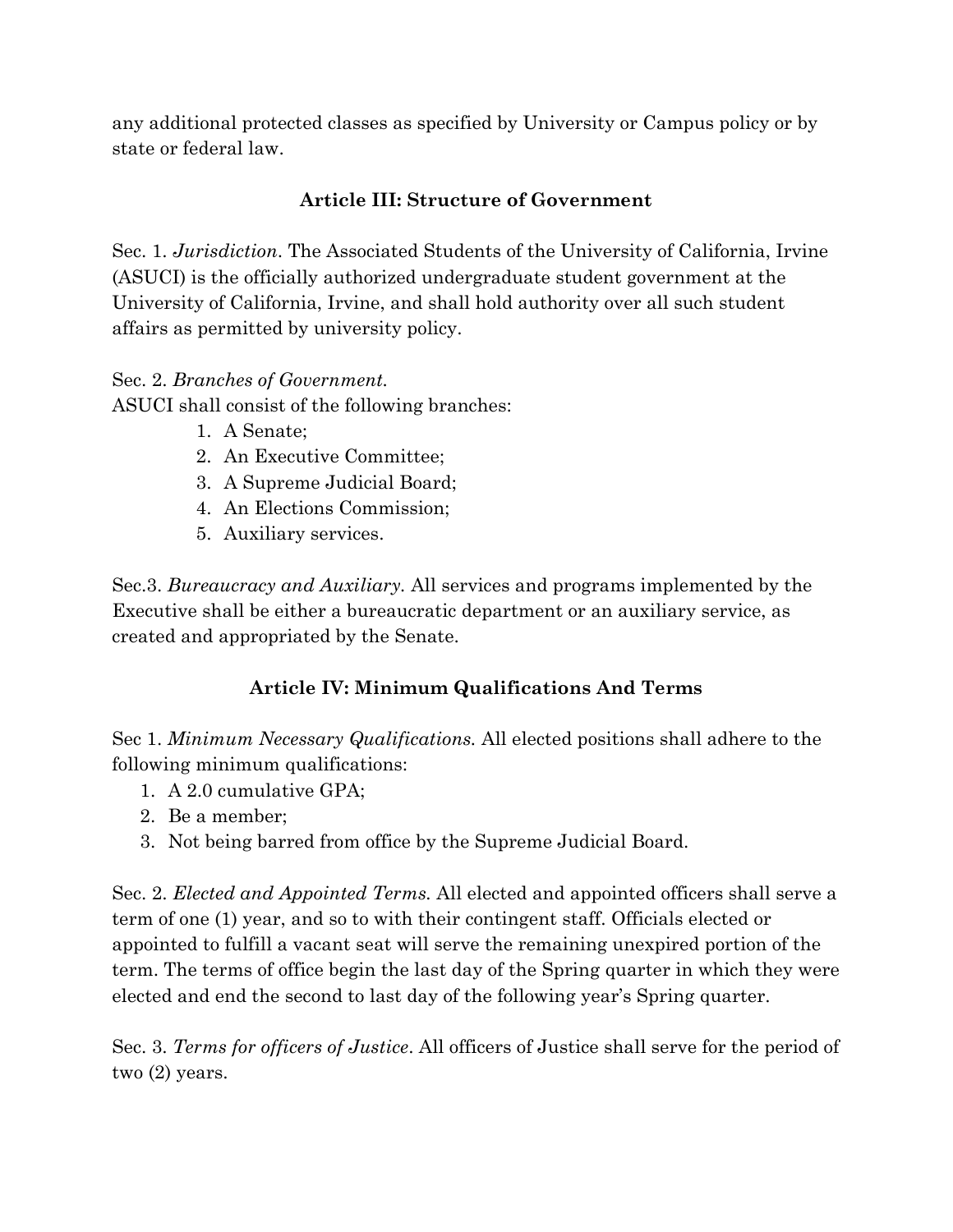#### **Article V. Senate**

Sec. 1. *Legislative Power*. All legislative powers herein granted to ASUCI shall be vested in the Senate. The enumerated powers are as follows:

- 1. To set the official stances of ASUCI, including contracts, political statements, or other declarations, binding or not, of ASUCI unless otherwise delegated;
- 2. To hold the power of the purse, and in doing so to appropriate all Associated Student Fee income and exercise oversight of all ASUCI spending, including that over stipends;
- 3. To create ASUCI auxiliary services;
- 4. To create ASUCI administrative departments;
- 5. To create committees;
- 6. To confirm or reject appointments made from Executive or Judicial Officers for any paid positions of any agency, and any other Executive positions requiring Senate confirmation by a majority vote;
- 7. To confirm by a two-thirds (⅔) vote, or reject, nominations relating to:
	- a. Supreme Judicial Board;
	- b. Appointed Executive Officers;
	- c. Student Attorney General;
	- d. Elections Commission.
- 8. To codify additional procedures to elections, including special elections;
- 9. To approve, or ask for resignation of Executive Director by a two-thirds (⅔) vote;
- 10. To override any veto by a two-thirds (⅔) vote;
- 11.To amend, draft, and classify any additional governing documents to ASUCI;
- 12.To promote the general welfare, through the progress of science and arts, or by access to relevant resources;
- 13.To appoint judges, if no nomination is made by the Executive Committee within a ten (10) academic day period of the vacancy opening;
- 14.To make all laws which shall be necessary and proper for carrying into execution the foregoing powers, and all other powers vested by this Constitution in the government of the University, or in any department or officer thereof.

Sec 2. *Membership*. There are three classifications of voting members with parliamentary rights on the Senate:

- 1. School Senators;
- 2. Campus Senators;
- 3. Special Interest Senators.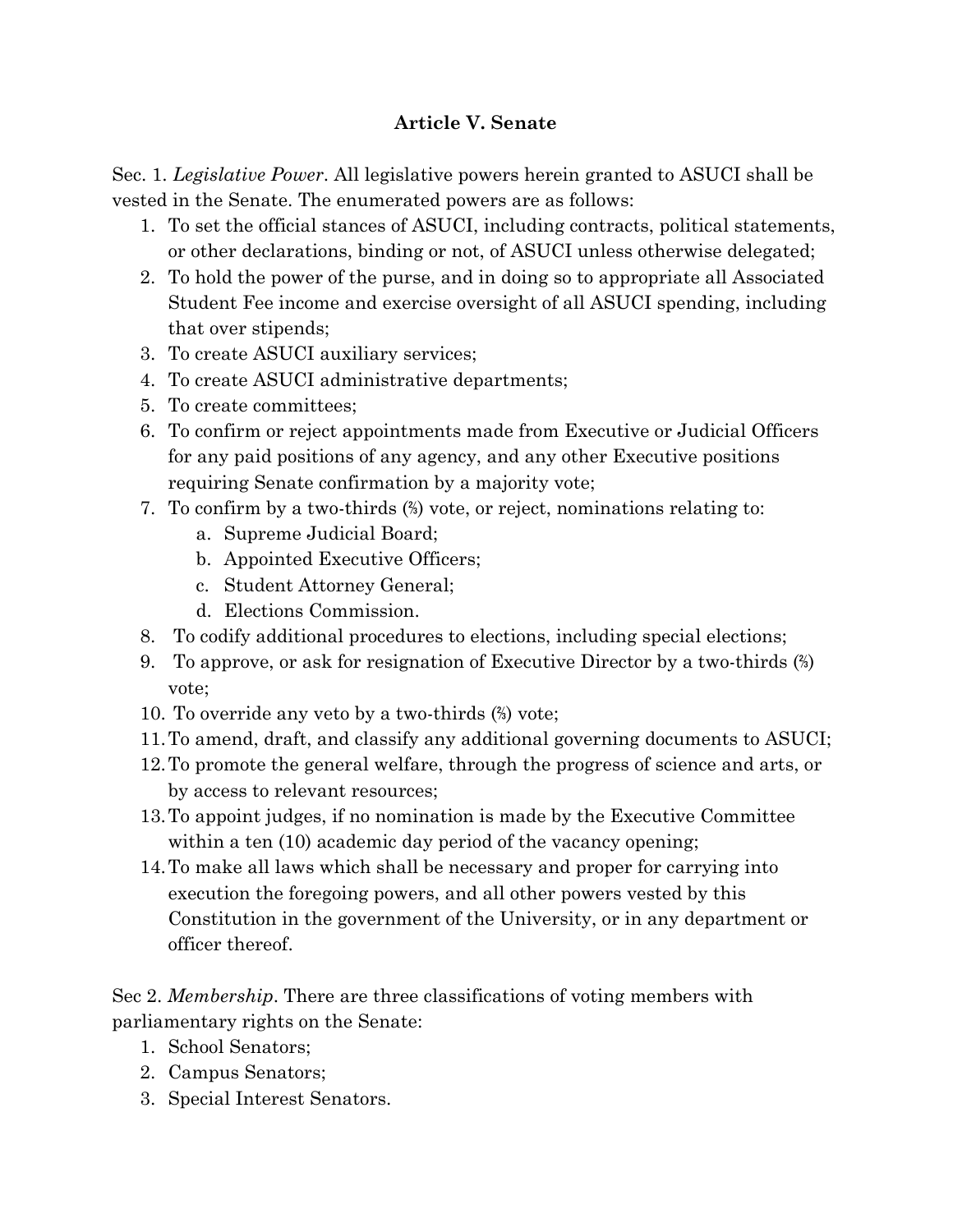Sec 3. *School Membership Distribution*. All degree granting units are entitled to a number of senators proportional to their enrollment of undergraduate students, according to the following formula:

- 1. One (1) senator for enrollment of less than ten (10) percent of the undergraduate student body;
- 2. Two (2) senators for enrollment between ten (10) percent and fifteen (15) percent;
- 3. Three (3) senators for enrollment between fifteen (15) percent and twenty (20) percent;
- 4. Four (4) senators for enrollment of twenty (20) percent or greater.

Sec. 4. *Respective School Senate Membership Qualifications and Voting Limitations.* All School Senators must be enrolled in the unit they represent. Only students enrolled in a particular unit may vote for senators representing that unit.

Sec. 5. *Campus Senators Membership.* The number of Campus Senators is equal to one-third (⅓) of the total number of School Senators, rounded up.

Sec. 6. *Special Interest Senator Membership*. There will be four (4) Special Interest Senators:

- 1. One International Senator;
- 2. One Transfer Senator;
- 3. One First Year Senator;
- 4. One Extension Student Senator.

Sec. 7. *Impeachment of a Senator.* The Senate may impeach a Senator by a two-thirds (⅔) vote, for reasons of maladministration or misconduct, and the Supreme Judicial Board shall hold a trial to determine if the Senator shall be removed and barred from office.

Sec. 8. *Impeachment of an Executive*. The Senate may impeach an Executive by a two-thirds (⅔) vote, for reasons of maladministration or misconduct, and the Supreme Judicial Board shall hold a trial to determine if the Executive shall be removed and barred from office.

Sec. 9. *Impeachment for Officers of Justice*. The Senate may impeach, and try officers of Justice from the Supreme Judicial Board by a three-fourths (¾) vote and which trial is confirmed by a majority of the Executive Committee.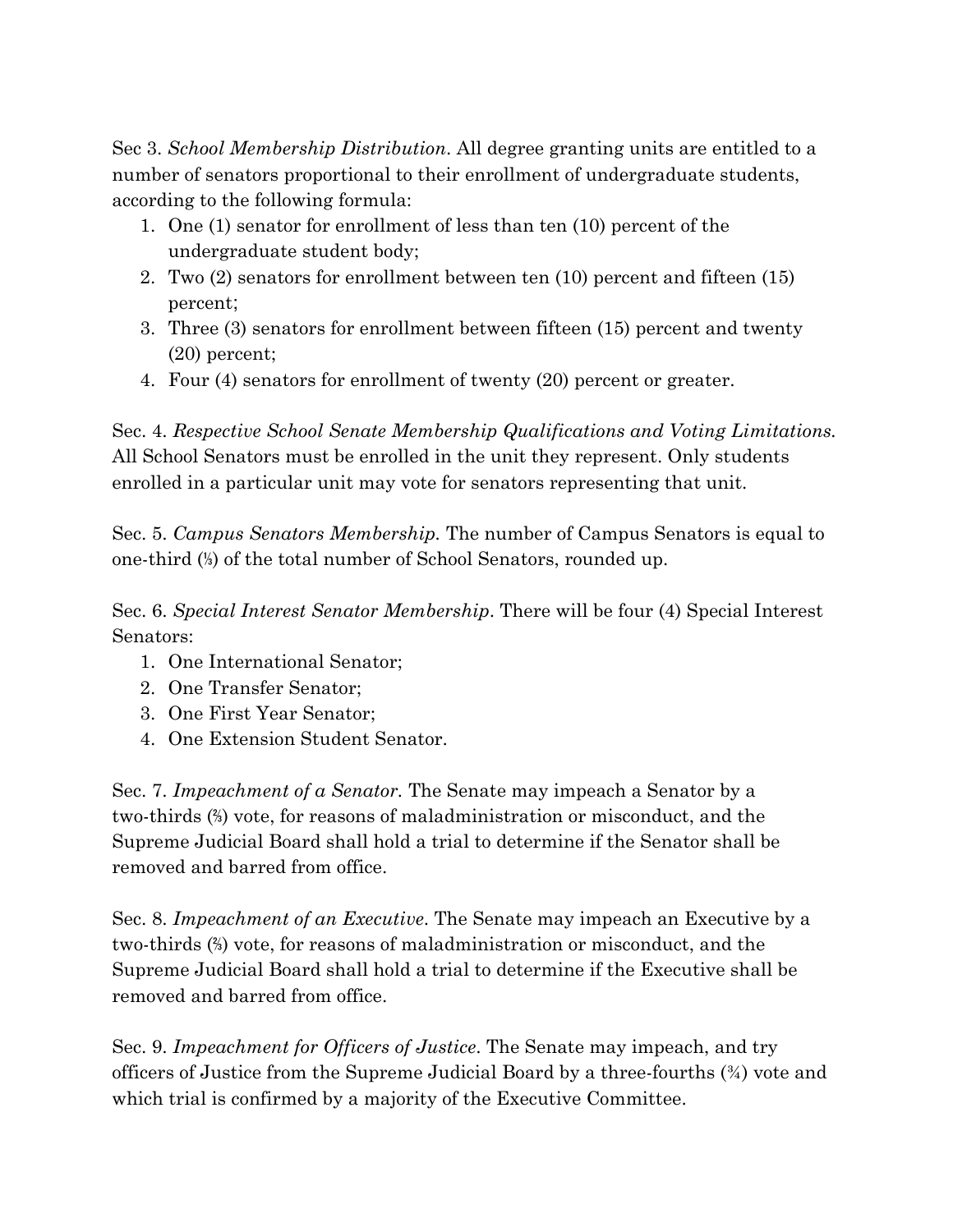Sec. 10. *Removal of Elections Commission.* The Senate shall try and remove the Elections Commissioner and Deputy Elections Commissioners by a two-thirds (⅔) vote for reasons of maladministration and misconduct.

#### **Article VI. Executive**

Sec. 1. *Executive Power.* The executive power shall be vested in a Executive Committee. The enumerated powers are as follows:

- 1. To implement the law and or any rules authorized by the Senate;
- 2. To oversee all auxiliary services, with advice from the ASUCI Executive Director:
- 3. To nominate officers of Justice;
- 4. To veto legislation within five (5) academic days from its adoption by the Senate. Each veto may only be exercised once per legislation;
- 5. To ensure the solvency of ASUCI auxiliary services in conjunction with the Executive Director.

Sec. 2. *Membership.* The Executive Committee shall consist of three (3) elected, voting Executive officers, each with distinct administrative areas of jurisdiction:

- 1. The President;
- 2. The External Vice President;
- 3. The Internal Vice President.

Sec. 3. *Appointed, non-voting Members.* The Executive Committee shall consist of the following non-voting, appointed members, as confirmed by the Senate:

- 1. The Academic Affairs Officer;
- 2. The Student Services Officer;
- 3. Chief Media & Technology Officer;
- 4. The Student Attorney General.

Sec. 4. *The President*. The President shall hold the following administrative jurisdiction:

- 1. Issues of general welfare for students, and all administrative planning;
- 2. Liaison for campus administration surrounding campus climate;
- 3. Serves as Chief Executive Officer of ASUCI and chair of the Executive Committee;
- 4. Has sole signature authority on all budget appropriations, unless otherwise delegated;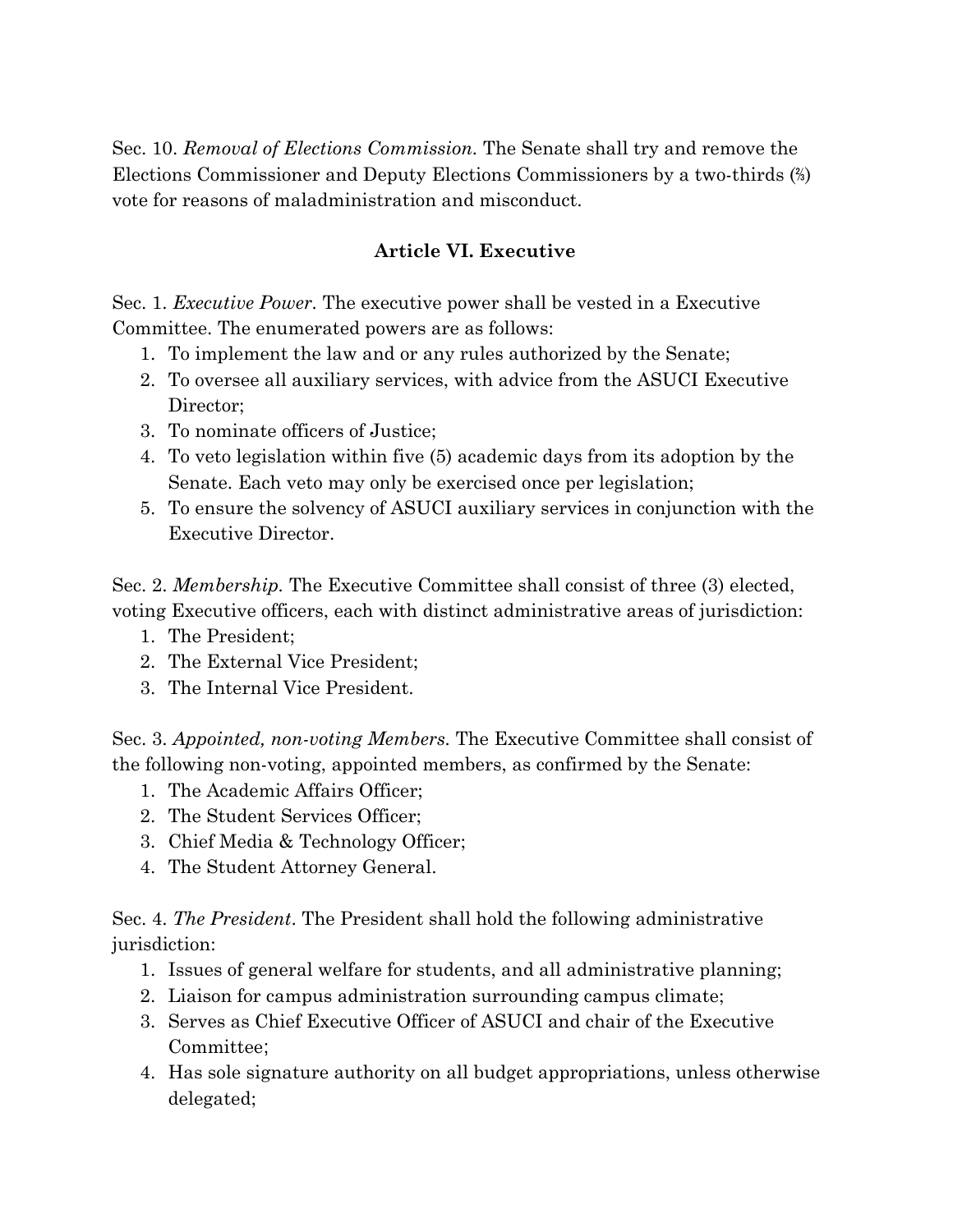5. Coordinates office management, ASUCI business operations, and personnel transactions with ASUCI Executive Director.

Sec. 5. *The External Vice President.* The External Vice President shall hold the following administrative jurisdiction:

1. To promote student advocacy on a local, statewide, and national level.

Sec. 6. *The Internal Vice President*. The Internal Vice President shall hold the following administrative jurisdiction:

1. Oversees the internal management of ASUCI and campus projects.

Sec. 7. *The Academic Affairs Officer*. The Academic Affairs Officer shall hold the following administrative jurisdiction:

- 1. Serves as the ASUCI representative to the Academic Senate, and on those matters relating to the educational quality at the University of California, Irvine, and as delegated;
- 2. Develops and maintains ASUCI programs relating to the academic enrichment for the undergraduate student body.

Sec. 8. *The Student Services Officer*. The Student Services Officer shall hold the following administrative jurisdiction:

1. Maintains and operates entertainment, recreational activities, and performance agreements, on behalf of ASUCI.

Sec. 9. *The Chief Media & Technology Officer*. The Chief Media and Technology officer shall hold the following jurisdiction:

- 1. To create, coordinate, and maintain all projects related to the ASUCI website and social media presence;
- 2. Develops and implements policies related to branding, the general style guide, and the general creative vision for ASUCI;

Sec. 10. *Student Attorney General.* The Student Attorney General shall hold the following jurisdiction:

- 1. To file petition on behalf of the President and or Executive Committee, to the Supreme Judicial Board or other jurisdictions;
- 2. To impose appropriate structural measures on ASUCI offices such as mandating more training or better record management with approval of the Senate;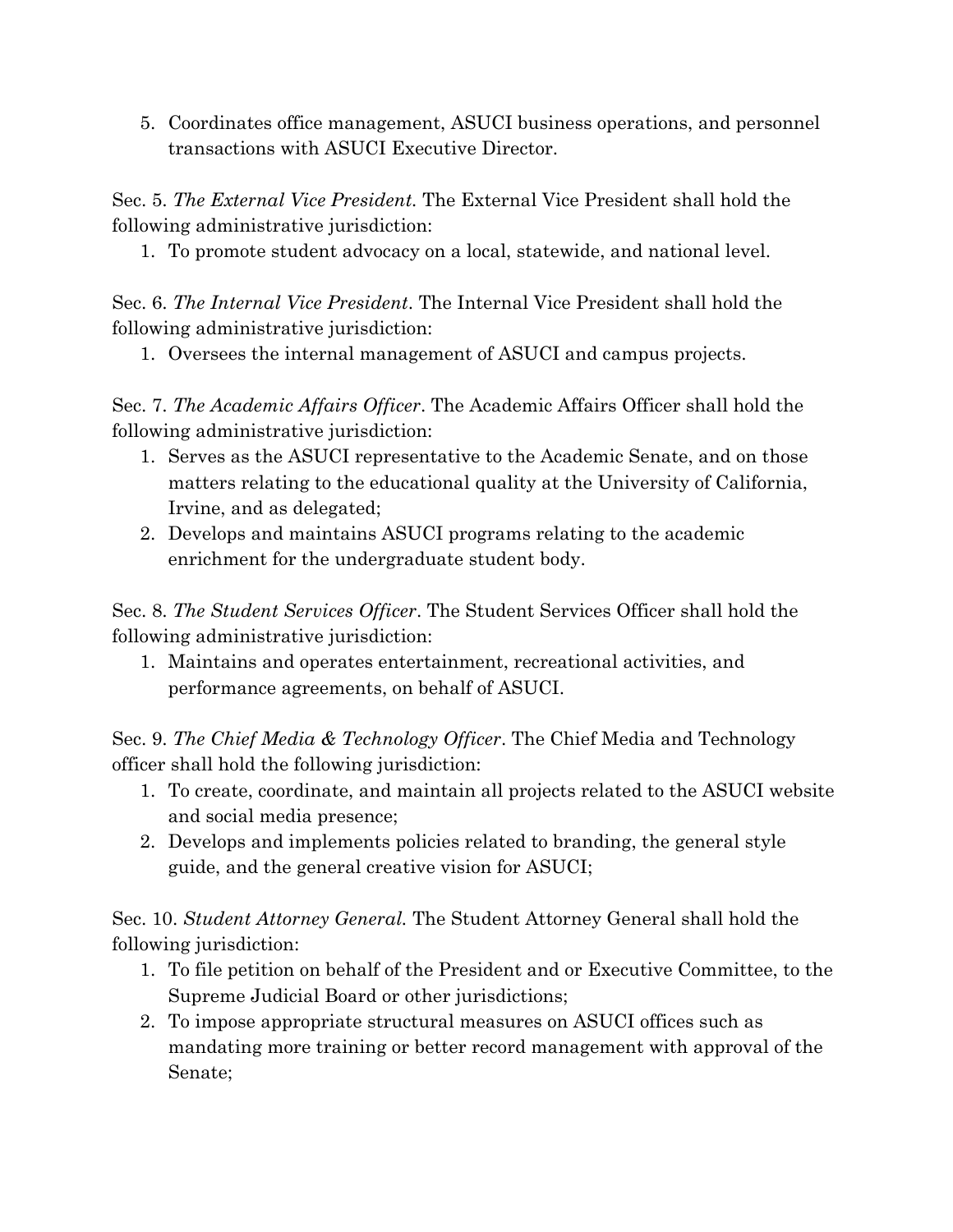- 3. To appoint a deputy Student Attorney General, and a Human Resources Officer, with confirmation by the Senate;
- 4. To mediate disputes and complaints within ASUCI, in a nonpartisan and impartial manner;

Sec. 11. *Staff.* All Executive Officers may hire staff and pay stipends, with confirmation by the Senate.

## **Article VII. The Supreme Judicial Board**

Sec. 1. *Judicial Power*. The Supreme Judicial Board has final, supreme judicial authority for ASUCI, which extends to all cases arising under the governing documents of ASUCI, all official actions of ASUCI officials and staff, and any matters delegated to the Supreme Judicial Board by the Senate. These enumerated powers include:

- 1. To interpret all parts of the governing documents of ASUCI;
- 2. To grant judicial relief as permitted by the governing documents of ASUCI;
- 3. To make final, binding decisions on matters within its jurisdiction by a vote of a majority of voting Justices, provided that the number of Justices required for quorum are voting;
- 4. To issues injunctions;
- 5. To order disclosure of information;
- 6. To appoint a special prosecutor;

Sec. 2. S*tanding Requirement*. All cases brought before the Supreme Judicial Board must be properly filed, and must, at minimum, have a controversy and judicial remedy.

Sec. 3. *Members*. The Supreme Judicial Board shall consist of:

- 1. A Chief Justice, whom shall preside over the Supreme Judicial Board and write all majority opinions, or thereby delegate the task to another justice;
- 2. A Vice Chief Justice, to act as Chief Justice in lieu of the attendance of the Chief Justice;
- 3. Five (5) Associate Justices, to be members of the Supreme Judicial Board;

Sec. 4. *Appointment.* To be nominated by the Executive Committee, or as otherwise specified in this constitution, and confirmed by a two-thirds (⅔) vote of the Senate;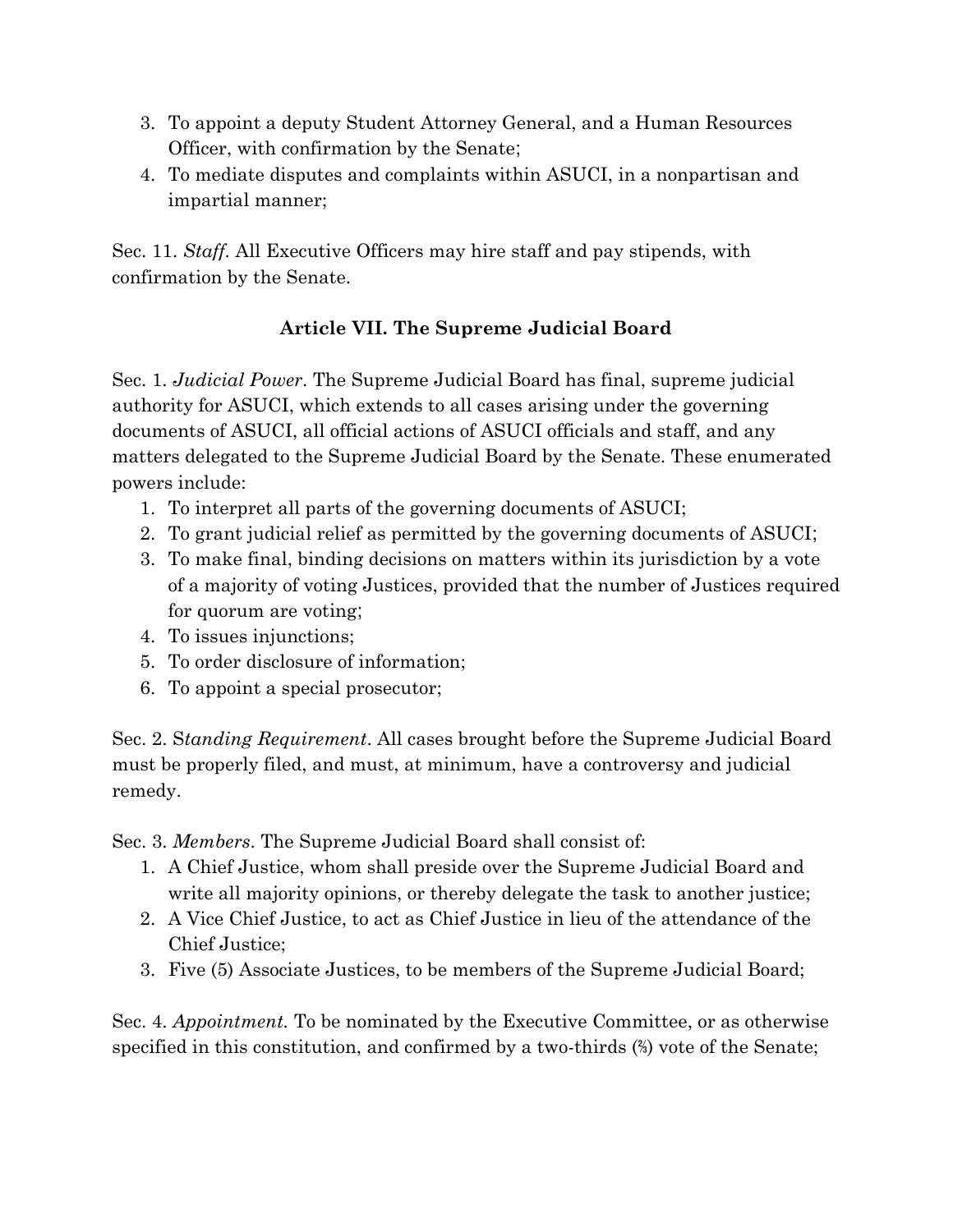Sec. 5. *Staff.* The Supreme Judicial Board may hire staff and pay stipends, with confirmation by the Senate.

## **Article VIII. Elections Commission**

Sec. 1. *Elections Commission Power*. The Elections Commission has all enumerated authority for ASUCI elections and related activities, as outlined in the Elections Code. The enumerated powers are as follows:

- 1. To implement and adhere to the Elections Code;
- 2. To receive and validate all direct democracy petitions outlined in this Constitution;
- 3. To adjudicate electoral disputes, including allegations of Elections Code violations, subject to appeal to the Supreme Judicial Board;
- 4. To hire staff as needed;

Sec. 2. *Membership*. The Elections Commission is composed of one Elections Commissioner and four Deputy Elections Commissioners.

Sec. 3. *Appointment*. The Elections Commissioner and corresponding Deputy Elections Commissioners are appointed by the Senate by a two-thirds (⅔) vote.

## **Article IX. Mandated Registered Campus Organizations Funding**

Sec. 1. *Minimum Expenditure*. ASUCI shall appropriate one-third (⅓) of the Annual ASUCI budget after career salaries and benefits for UCI Student Government & Student Media (SGSM) professional staff and SGSM administrative expenditures, to undergraduate majority, Registered Campus Organizations. Such one-third (⅓) allocation shall adhere to the following distribution:

- 1. Sixty (60) percent to be allocated to schools, proportionally, by number of undergraduate students. School administrations shall allocate funds to respective school-affiliated Registered Campus Organizations;
- 2. Forty (40) percent to be allocated to non-school affiliated Registered Campus Organizations through the Executive, and as indicated in the Bylaws.

## **Article X: The Executive Director**

Sec 1. *Bureaucratic Authority*. The Executive Director is the administrative head of SGSM professional staff and is responsible for directing the general student activities and operations of ASUCI and SGSM. This shall include: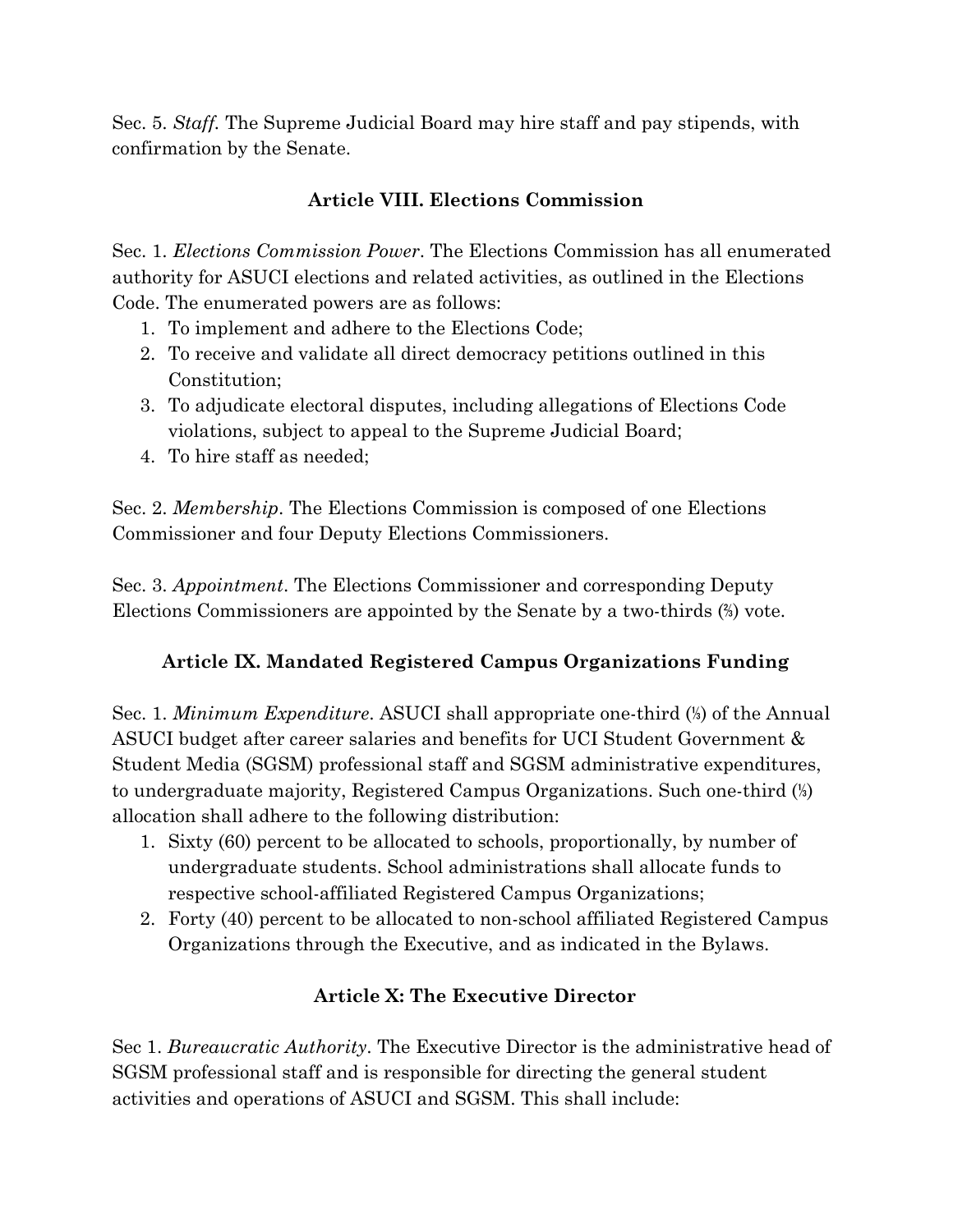- 1. The proper and efficient operation of the auxiliary services and the employment of all personnel who support ASUCI;
- 2. Preserving the solvency of ASUCI auxiliary services;
- 3. Serving as the official representative of ASUCI in all business and financial dealings, including acting as a Trustee for ASUCI in maintaining financial accounts for Registered Campus Organizations;
- 4. Investing and borrowing money in the name of ASUCI with the approval of the Senate;
- 5. Appointing and removing ASUCI professional staff employees, with confirmation by the Senate.

Sec. 2. *Appointment*. The Vice Chancellor for Student Affairs shall select and appoint an Executive Director, subject to approval by a two-thirds (⅔) vote of the Senate.

Sec. 3. *Termination*. By a two-thirds (⅔) vote, the Senate may request the resignation of the Executive Director, and send a letter to the Vice Chancellor for Student Affairs indicating such.

Sec. 4. *Term*. The term of office of the Executive Director is indefinite.

## **Article XI: Direct Democracy**

Sec. 1. *Legislative Proposition.* Members may initiate or repeal legislation by presenting a petition to the Elections Commission, with such a petition signed by at least five (5) percent of the members within an academic year. After the necessary threshold of signatures is met, the Elections Commission shall validate the signatures and call a special election, subject to approval by the Senate, to put the legislation to ballot. A majority vote is required to adopt the legislation, with a minimum voter turnout of ten (10) percent of members.

Sec. 2. *Supremacy Clause*. Legislation adopted by direct democracy has precedence over all Senate legislation, and the Senate cannot adopt contradictory legislation for at least one year from the day the results are certified.

Sec. 3. *Fee Initiatives*. All amendments to the Associated Student Fee shall be taken by ballot, and proposed either by a two-thirds (⅔) vote of the Senate or by valid petition of at least ten (10) percent of the members. An affirmative vote of at least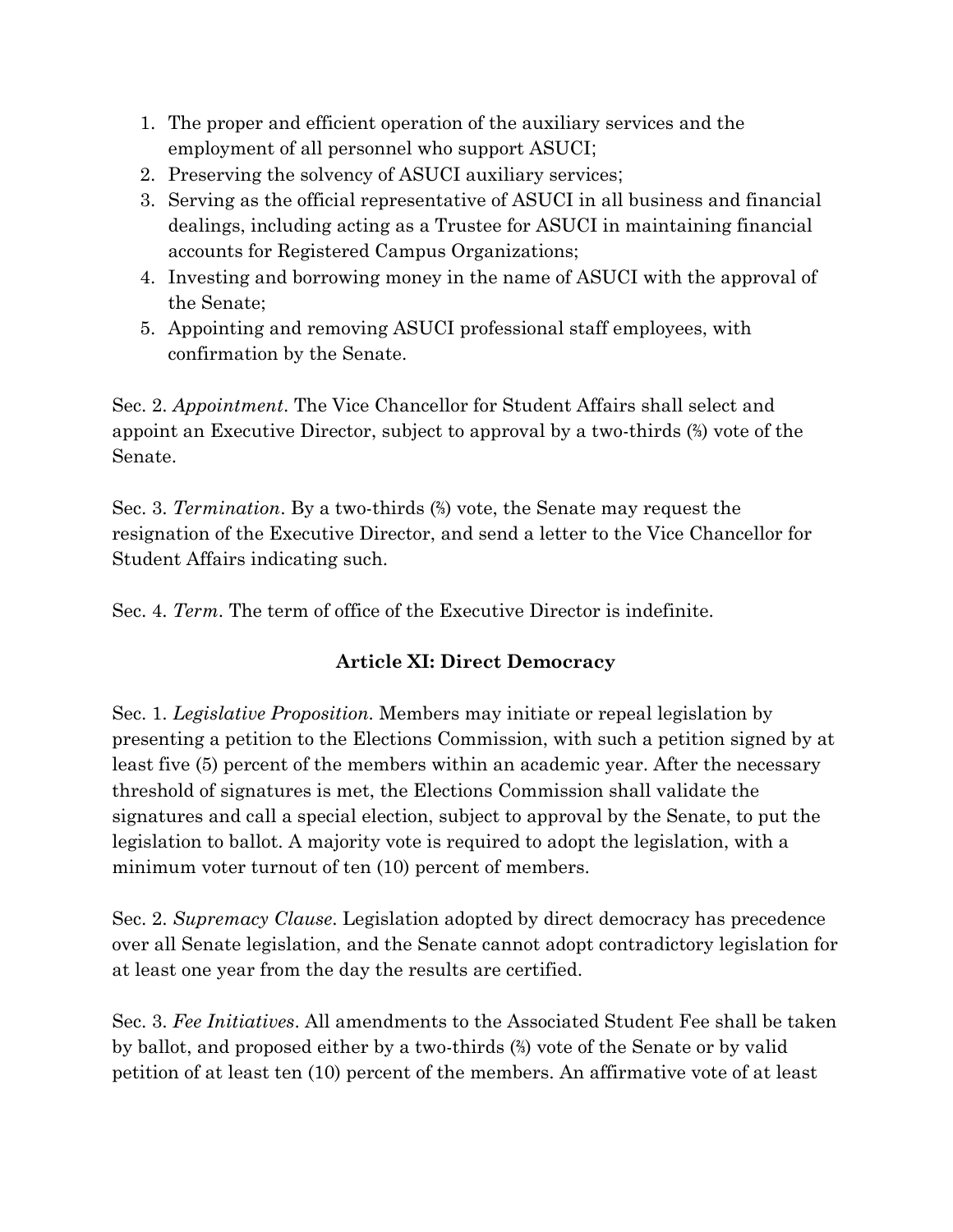two-thirds (⅔) is required to adopt the fee initiative, with a minimum voter turnout of twenty (20) percent of the undergraduate students.

Sec 4. *Recall*. All officers of ASUCI may be recalled by a properly signed petition of ten (10) percent of members. A properly initiated recall shall immediately call a special election, subject to approval by the Senate, in which a majority of students must affirmatively vote to recall the officer, with a minimum voter turnout of Seventy-five (75) percent of the votes cast in the last election for that office. If the seat is elected, members may also run for the seat during the special election, as outlined by the Elections Code.

Sec. 5. *Delegation of Procedure*. The Elections Code may create additional procedures to the process of Direct Democracy.

## **Article XII: Elections**

Sec 1. *General Elections*. ASUCI shall hold annual elections in the Winter quarter, as indicated in the Elections Code. All elected officials shall be elected during this process.

Sec. 2. *Special Elections*. ASUCI may hold special elections for vacant seats, or as otherwise specified in this constitution, as outlined by the Elections Code.

# **Article XIII: Parliamentary Authority**

Sec. 1. *Parliamentary Authority.* The rules contained in the current edition of *Robert's Rules of Order Newly Revised* (RONR) shall govern ASUCI in all cases to which they are applicable and in which they are not inconsistent with the ASUCI governing documents.

## **Article XIV: Constitutional Amendments**

Sec. 1. *Amendment Proposals.* Amendments to this Constitution may be proposed by the following methods:

- 1. Approval of recommendations by a two-thirds (⅔) vote of the Senate;
- 2. Presentation of a petition to the Elections Commission, signed by at least ten (10) percent of members as validated by the Commission within three (3) academic days of receipt.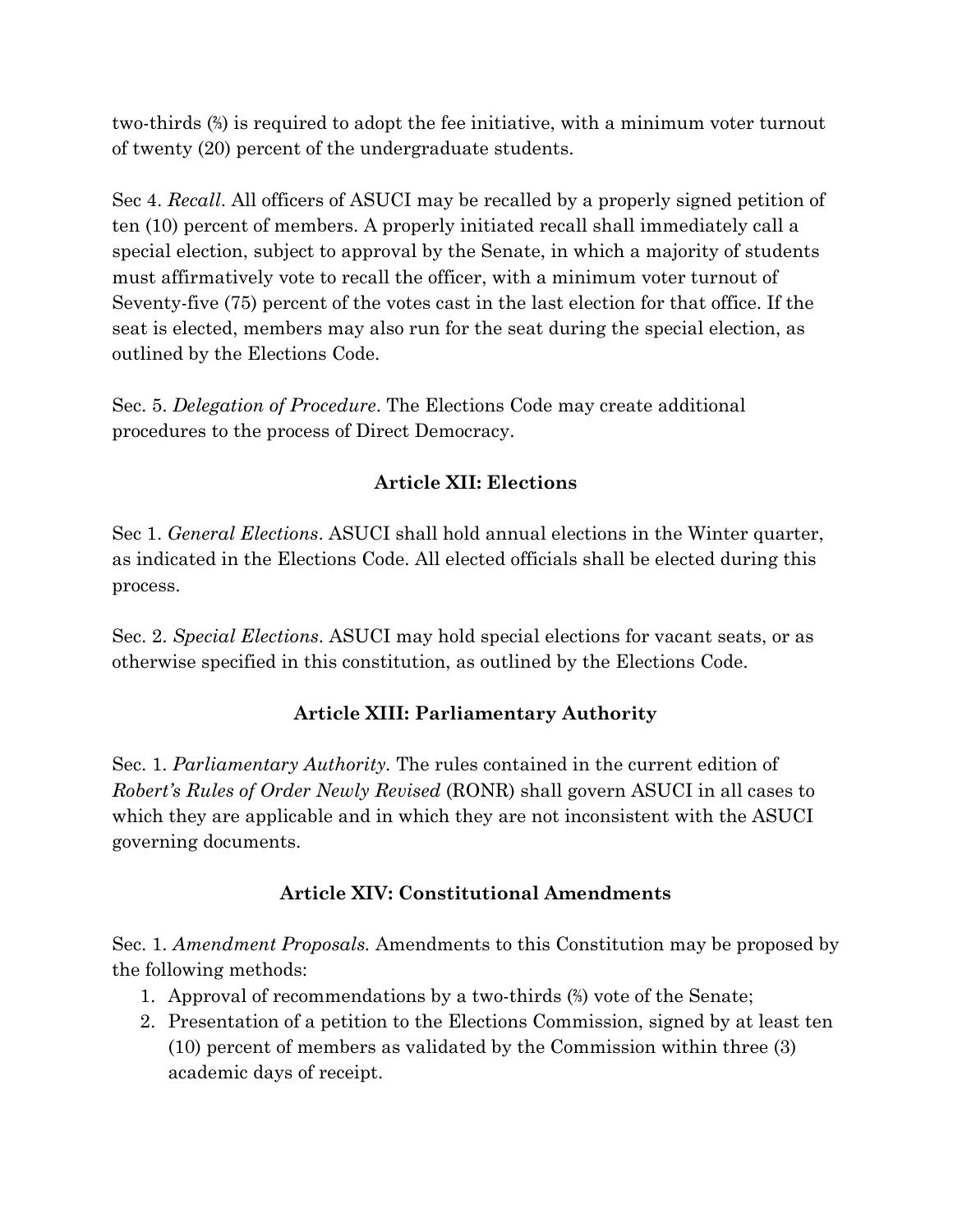Sec. 2. *Ratification*. Amendments shall be voted on and approved at the next ASUCI general election, by three-fourths  $(\frac{3}{4})$  vote of the members with a twenty  $(20)$ percent turnout of all members.

Sec. 3. *Final Approval*. The adopted amendments will then be sent to the Chancellor for final approval.

### **Article XV: Student Rights**

Sec. 1. *Parliamentary Rights.* All members shall have their relevant parliamentary rights.

Sec. 2. *The right to vote*. All members shall have the right to vote in ASUCI elections.

Sec. 3. *Direct Democracy.* All UCI undergraduate students have the right to engage in forms of direct democracy as outlined in this Constitution.

Sec. 4. *Right to observe*. Members shall have the right to observe all aspects of the elections process to ensure their rights are respected and have the right to gather information and seek remedies for violations.

Sec. 5. *Right to Free Speech and Association*. The ASUCI government shall make no law respecting the establishment of religion, or infringing upon free exercise thereof; or abridging the freedom of speech or press; or to suppress or oppress the right of members to peacefully assemble.

Sec. 6. *Right to privacy*. Members shall have a right to privacy.

Sec. 7. *Right to consultation*. Members have the right to be consulted before and after a building or facility funded by compulsory campus based student fees has been constructed, as expressed in University of California Policy PACAOS84.11.

Sec. 8. *To seek redress*. Members shall have the right to seek redress from grievances.

Sec. 9. *Due Process*. Members shall have the right to due process.